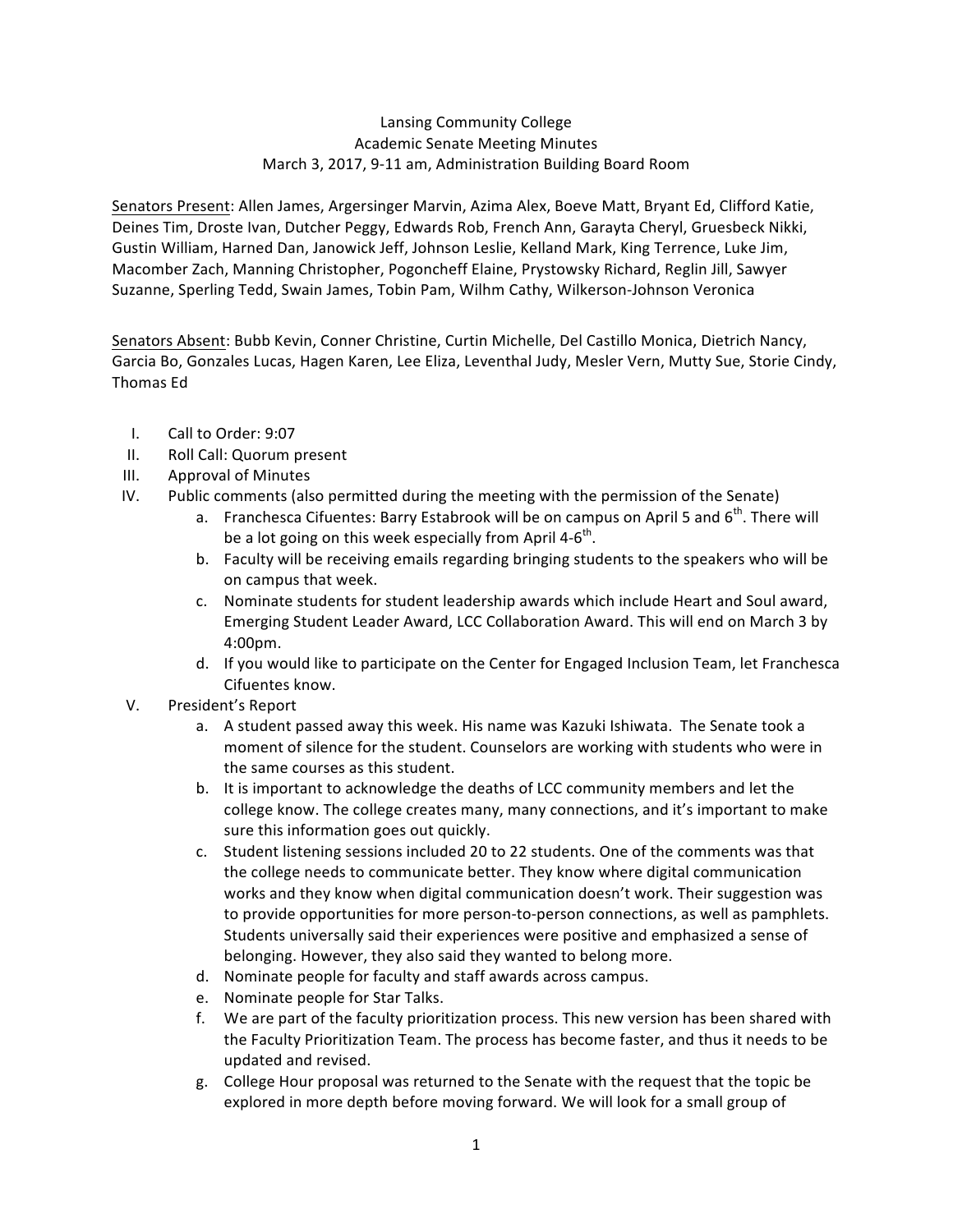committed people to look into this in more detail, and research whether the College Hour will resolve existing concerns on campus.

- h. The Preferred Name Policy was also discussed by the college. How many students and staff will be impacted by this policy? The workload and expense of this change is a concern. The college will establish a workgroup to consider potential next steps.
- VI. Provost's Report
	- a. The College Hour: a great deal of discussion went into this proposal before deciding to send it back. He suggested looking for common interests and then look at what approaches will allow us to solve problems across the college and thus address issues from both a student and faculty standpoint.
	- b. Karen Tommasulo has done an excellent job with the LCC Star. She is including an In Gratitude section in the Star focusing on what individuals are thankful for at the college. Colleagues are urged to submit material for this new section.
	- c. Great job to Franchesca Cifuentes, Kali Majumdar, Anne Heutsche, and others for the work on the Centre for Engaged Inclusion. Colleagues across the country have shown an interest in the work of the Centre for Engaged Inclusion.
	- d. The OER Summit was also a success yet again. Special congratulations to Regina Gong.
	- e. We are moving ahead with the concept for developing a Center for Student Success. There will be a presentation at the next Academic Senate meeting on March 17.
	- f. A passage by the poet and essayist Claudia Rankin's Citizen: An American Lyric was read to the Senate in light of recent political and civil turbulence and ongoing concerns about "communication."
- VII. Consent Agenda
	- a. The curriculum committee recommended the following new courses: CITS 110: Helpdesk Support Specialist (3 credits), **ELTE 154:** Utility Prints and Diagrams (3 credits), **ELTE 156:** Lineworker/Utility Rigging (3 credits), **ELTE 194:** Utility Vehicle Operation I (.25 credits), **ELTE 195:** Utility Vehicle Operation II (.25 credits), METM 108: Machine Tool Operations (4 credits), METM 112: Introduction to CNC Machining (4 credits). The curriculum committee also recommended the discontinuation of the following curriculum: **Wind Turbine Technician**, Certificate of Achievement (1473)
	- b. Without objection, these recommendations were forwarded to the Provost.

## VIII. Action items

- a. Syllabus team report (first read)
	- i. This is the first read of the syllabus report. Senator Johnson stated the goal was to establish exactly what must be available in the syllabus.
	- ii. Course objectives would become Course Topics to make it much easier for students to establish what would be covered in the course.
	- iii. Outcomes would be renamed to Student Learning Outcomes. These sections can be locked down so they cannot be changed by faculty.
	- iv. When the Concourse contract comes up, we need to discuss how we can lock to elements or at least determine
	- v. Faculty should be allowed to link to the course schedule rather than including it in the syllabus.
	- vi. Items such as college policies should be linked to, rather than including them in the master syllabus. This would ensure that such policies were up-to-date and reduce the need to change master syllabi as often.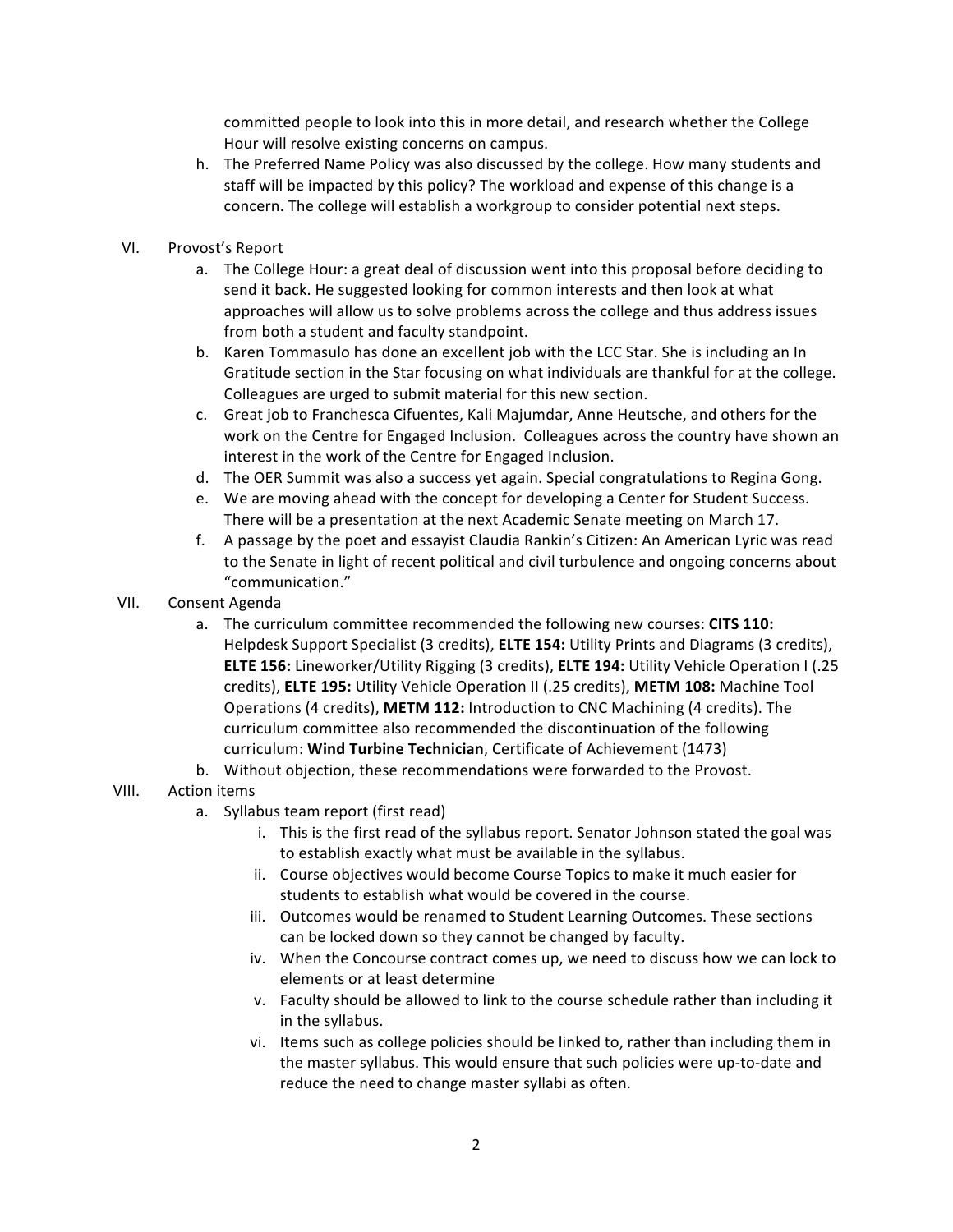- vii. Past President Azima stated that one step to improving the syllabus might be to have curriculum committees at the program level establish what exactly should be covered. He also wondered why we are requiring our faculty to only lecture to their classes. Shouldn't our syllabi also include good practices? Faculty need to hold each other accountable as well. Senator Johnson agreed that we should discuss what makes someone an excellent educator. However, some of these issues are not necessarily syllabus issues.
- viii. Senator Luke suggested that if we adopt these syllabus changes, he noted that this is a lot of syllabi that will be changed and we need to tweak our process to avoid overburdening the curriculum committee.
- ix. Provost Prystowsky stated that we must protect the transferability of the course. No matter how great the course is, if it is a transfer-level course but doesn't transfer, it's not helping students. We must also have changes to transfer courses approved by transfer institutions.
- x. July  $1^{st}$  is too tight as a time frame. We need to give programs more time to work on this.
- xi. Senator Kelland discussed the differences in delivery between HHS, Tech Careers and Arts and Science. We need to look at how we are facilitating learning campus-wide.
- xii. Senator Pogoncheff stated the timelines needed to change to provide time for those in the divisional offices.
- xiii. Senator Allen asked about proactively developing outcomes that will better align with MSU and other transfer institutions.
- xiv. Provost stated that in system states faculty determine how to best align courses with transfer institutions.
- xv. Vice President Dutcher recommended all Senators go back and get feedback from faculty represented.
- xvi. The Provost recommended that the form include a section that would show what four-year institutions (among our top seven transfer institutions) would accept the course. This allows the faculty creating courses to establish if the course would be accepted for transfer before creating a course and sending it off to the curriculum committee.
- xvii. Across campus, there needs to be discussions about the difference between topics and student learning outcomes. Topics are the larger subject areas in the course. What the students learns and produces becomes the learning outcome.
- xviii. President Janowick recommended that we take another meeting to discuss the syllabus changes.
- xix. Senator Luke: We need to put the revisions to the syllabi on the minds of faculty now.
- xx. Time will be set aside for these revisions during PD days in May. This likely will not be done before July 2017.
- xxi. Provost Prystowsky stated we should set a hard deadline (for example, for Spring 2018).
- IX. Other Reports and updates
	- a. Student Senator reports
	- b. Elections update  $-$  Chris Manning
		- i. An update was provided.
- X. Senate Team meetings and reports